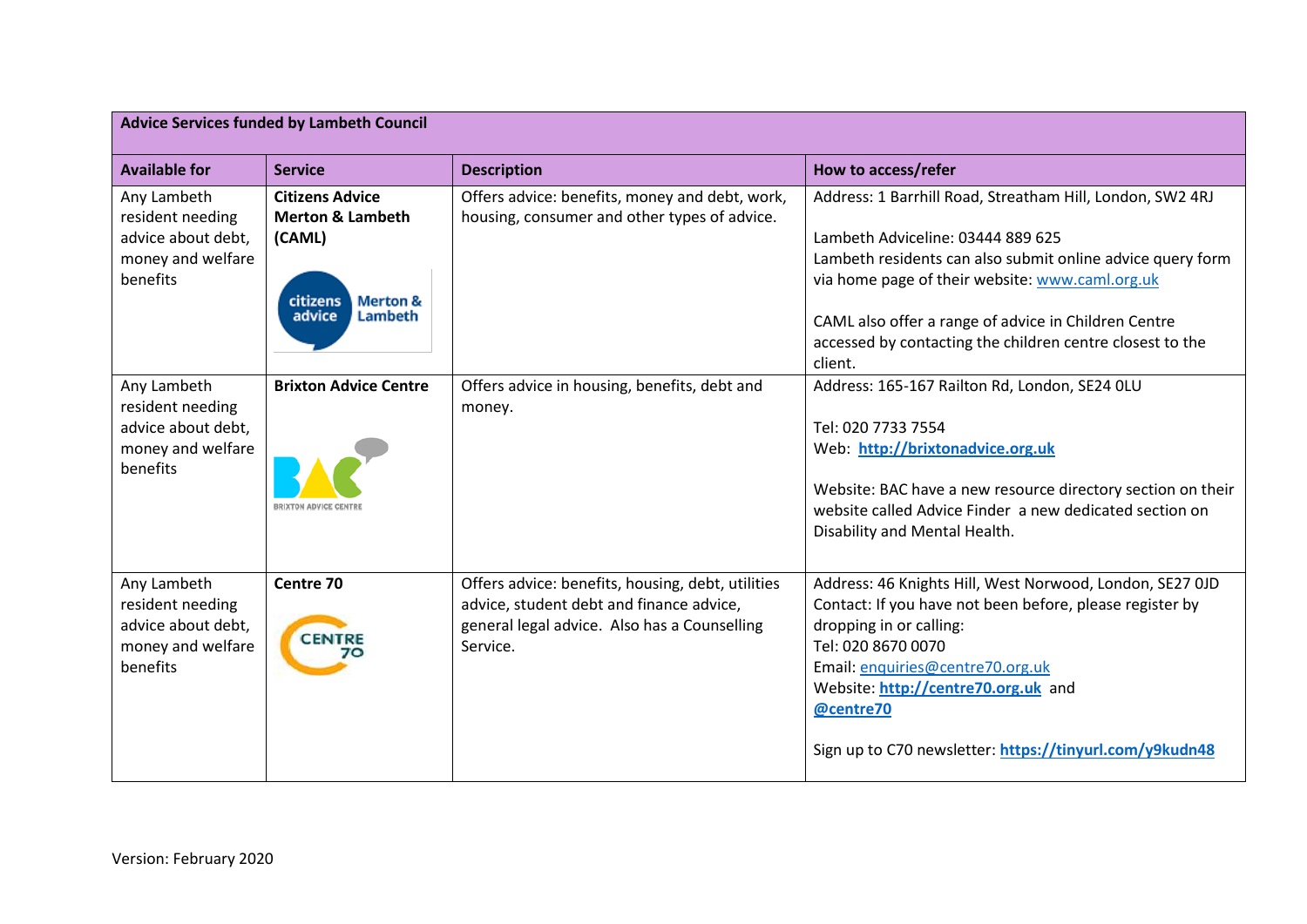| for Lambeth residents who have a serious long<br>and disabled residents and for ill and disabled residents<br>long term health<br>condition who<br>term health condition or disability, and may<br>themselves. If you need benefits advice about a vulnerable<br>need benefit<br>have difficulties accessing mainstream services.<br>resident you are working with, who may have difficulty<br>every<br>The service offers:<br>accessing mainstream advice please call the<br>advice<br>pound<br>Advice line opening times:<br>counts<br>Tuesday and Thursday 1.00pm-4.00pm.<br>Advice about benefit entitlements and<br>Tel: 0207 926 5555<br>how to access them<br>Email: everypoundcounts@lambeth.gov.uk<br>Specialist casework support and<br>representation<br>Referrals can be made by:<br>The service can provide advice to professionals<br>Person needing advice<br>and agencies working with vulnerable residents,<br>Carers - if you, or the person you care for has a<br>and to residents themselves.<br>serious long term health condition, disability and are<br>unable to access mainstream services.<br>Examples of health conditions where residents<br>Social care<br>may have difficulties using mainstream advice<br>$\bullet$<br>Health<br>could include:<br>Housing services<br>• Serious long term mental health<br>Organisations supporting vulnerable Lambeth<br>conditions, for example, depression,<br>residents<br>schizophrenia,<br>Serious physical ill health for example,<br>$\bullet$<br>You can contact the advice line for advice if you need<br>multiple sclerosis<br>further advice before referring.<br>Social and communication disorder, for<br>There is an online referral form and consent form -<br>example, Asperger's syndrome, autism<br>click on the link below to access:<br>Learning difficulties, for example, down<br>$\bullet$<br>syndrome<br>Website: https://www.lambeth.gov.uk/benefits-and-<br>Cognitive impairment, for example,<br>support/get-benefits-advice<br>brain injury, stroke<br>Sensory impairment<br>EPC may not be able to assist everyone referred to the | Residents with a | <b>Every Pound Counts</b> | Every Pound Counts is a benefit advice service | EPC operate a telephone advice line for services advising ill |
|----------------------------------------------------------------------------------------------------------------------------------------------------------------------------------------------------------------------------------------------------------------------------------------------------------------------------------------------------------------------------------------------------------------------------------------------------------------------------------------------------------------------------------------------------------------------------------------------------------------------------------------------------------------------------------------------------------------------------------------------------------------------------------------------------------------------------------------------------------------------------------------------------------------------------------------------------------------------------------------------------------------------------------------------------------------------------------------------------------------------------------------------------------------------------------------------------------------------------------------------------------------------------------------------------------------------------------------------------------------------------------------------------------------------------------------------------------------------------------------------------------------------------------------------------------------------------------------------------------------------------------------------------------------------------------------------------------------------------------------------------------------------------------------------------------------------------------------------------------------------------------------------------------------------------------------------------------------------------------------------------------------------------------------------------------------------------------------------------------------------------------|------------------|---------------------------|------------------------------------------------|---------------------------------------------------------------|
|                                                                                                                                                                                                                                                                                                                                                                                                                                                                                                                                                                                                                                                                                                                                                                                                                                                                                                                                                                                                                                                                                                                                                                                                                                                                                                                                                                                                                                                                                                                                                                                                                                                                                                                                                                                                                                                                                                                                                                                                                                                                                                                                  |                  |                           |                                                |                                                               |
|                                                                                                                                                                                                                                                                                                                                                                                                                                                                                                                                                                                                                                                                                                                                                                                                                                                                                                                                                                                                                                                                                                                                                                                                                                                                                                                                                                                                                                                                                                                                                                                                                                                                                                                                                                                                                                                                                                                                                                                                                                                                                                                                  |                  |                           |                                                |                                                               |
|                                                                                                                                                                                                                                                                                                                                                                                                                                                                                                                                                                                                                                                                                                                                                                                                                                                                                                                                                                                                                                                                                                                                                                                                                                                                                                                                                                                                                                                                                                                                                                                                                                                                                                                                                                                                                                                                                                                                                                                                                                                                                                                                  |                  |                           |                                                |                                                               |
|                                                                                                                                                                                                                                                                                                                                                                                                                                                                                                                                                                                                                                                                                                                                                                                                                                                                                                                                                                                                                                                                                                                                                                                                                                                                                                                                                                                                                                                                                                                                                                                                                                                                                                                                                                                                                                                                                                                                                                                                                                                                                                                                  |                  |                           |                                                |                                                               |
|                                                                                                                                                                                                                                                                                                                                                                                                                                                                                                                                                                                                                                                                                                                                                                                                                                                                                                                                                                                                                                                                                                                                                                                                                                                                                                                                                                                                                                                                                                                                                                                                                                                                                                                                                                                                                                                                                                                                                                                                                                                                                                                                  |                  |                           |                                                |                                                               |
|                                                                                                                                                                                                                                                                                                                                                                                                                                                                                                                                                                                                                                                                                                                                                                                                                                                                                                                                                                                                                                                                                                                                                                                                                                                                                                                                                                                                                                                                                                                                                                                                                                                                                                                                                                                                                                                                                                                                                                                                                                                                                                                                  |                  |                           |                                                |                                                               |
|                                                                                                                                                                                                                                                                                                                                                                                                                                                                                                                                                                                                                                                                                                                                                                                                                                                                                                                                                                                                                                                                                                                                                                                                                                                                                                                                                                                                                                                                                                                                                                                                                                                                                                                                                                                                                                                                                                                                                                                                                                                                                                                                  |                  |                           |                                                |                                                               |
|                                                                                                                                                                                                                                                                                                                                                                                                                                                                                                                                                                                                                                                                                                                                                                                                                                                                                                                                                                                                                                                                                                                                                                                                                                                                                                                                                                                                                                                                                                                                                                                                                                                                                                                                                                                                                                                                                                                                                                                                                                                                                                                                  |                  |                           |                                                |                                                               |
|                                                                                                                                                                                                                                                                                                                                                                                                                                                                                                                                                                                                                                                                                                                                                                                                                                                                                                                                                                                                                                                                                                                                                                                                                                                                                                                                                                                                                                                                                                                                                                                                                                                                                                                                                                                                                                                                                                                                                                                                                                                                                                                                  |                  |                           |                                                |                                                               |
|                                                                                                                                                                                                                                                                                                                                                                                                                                                                                                                                                                                                                                                                                                                                                                                                                                                                                                                                                                                                                                                                                                                                                                                                                                                                                                                                                                                                                                                                                                                                                                                                                                                                                                                                                                                                                                                                                                                                                                                                                                                                                                                                  |                  |                           |                                                |                                                               |
|                                                                                                                                                                                                                                                                                                                                                                                                                                                                                                                                                                                                                                                                                                                                                                                                                                                                                                                                                                                                                                                                                                                                                                                                                                                                                                                                                                                                                                                                                                                                                                                                                                                                                                                                                                                                                                                                                                                                                                                                                                                                                                                                  |                  |                           |                                                |                                                               |
|                                                                                                                                                                                                                                                                                                                                                                                                                                                                                                                                                                                                                                                                                                                                                                                                                                                                                                                                                                                                                                                                                                                                                                                                                                                                                                                                                                                                                                                                                                                                                                                                                                                                                                                                                                                                                                                                                                                                                                                                                                                                                                                                  |                  |                           |                                                |                                                               |
|                                                                                                                                                                                                                                                                                                                                                                                                                                                                                                                                                                                                                                                                                                                                                                                                                                                                                                                                                                                                                                                                                                                                                                                                                                                                                                                                                                                                                                                                                                                                                                                                                                                                                                                                                                                                                                                                                                                                                                                                                                                                                                                                  |                  |                           |                                                |                                                               |
|                                                                                                                                                                                                                                                                                                                                                                                                                                                                                                                                                                                                                                                                                                                                                                                                                                                                                                                                                                                                                                                                                                                                                                                                                                                                                                                                                                                                                                                                                                                                                                                                                                                                                                                                                                                                                                                                                                                                                                                                                                                                                                                                  |                  |                           |                                                |                                                               |
|                                                                                                                                                                                                                                                                                                                                                                                                                                                                                                                                                                                                                                                                                                                                                                                                                                                                                                                                                                                                                                                                                                                                                                                                                                                                                                                                                                                                                                                                                                                                                                                                                                                                                                                                                                                                                                                                                                                                                                                                                                                                                                                                  |                  |                           |                                                |                                                               |
|                                                                                                                                                                                                                                                                                                                                                                                                                                                                                                                                                                                                                                                                                                                                                                                                                                                                                                                                                                                                                                                                                                                                                                                                                                                                                                                                                                                                                                                                                                                                                                                                                                                                                                                                                                                                                                                                                                                                                                                                                                                                                                                                  |                  |                           |                                                |                                                               |
|                                                                                                                                                                                                                                                                                                                                                                                                                                                                                                                                                                                                                                                                                                                                                                                                                                                                                                                                                                                                                                                                                                                                                                                                                                                                                                                                                                                                                                                                                                                                                                                                                                                                                                                                                                                                                                                                                                                                                                                                                                                                                                                                  |                  |                           |                                                |                                                               |
|                                                                                                                                                                                                                                                                                                                                                                                                                                                                                                                                                                                                                                                                                                                                                                                                                                                                                                                                                                                                                                                                                                                                                                                                                                                                                                                                                                                                                                                                                                                                                                                                                                                                                                                                                                                                                                                                                                                                                                                                                                                                                                                                  |                  |                           |                                                |                                                               |
|                                                                                                                                                                                                                                                                                                                                                                                                                                                                                                                                                                                                                                                                                                                                                                                                                                                                                                                                                                                                                                                                                                                                                                                                                                                                                                                                                                                                                                                                                                                                                                                                                                                                                                                                                                                                                                                                                                                                                                                                                                                                                                                                  |                  |                           |                                                |                                                               |
|                                                                                                                                                                                                                                                                                                                                                                                                                                                                                                                                                                                                                                                                                                                                                                                                                                                                                                                                                                                                                                                                                                                                                                                                                                                                                                                                                                                                                                                                                                                                                                                                                                                                                                                                                                                                                                                                                                                                                                                                                                                                                                                                  |                  |                           |                                                |                                                               |
|                                                                                                                                                                                                                                                                                                                                                                                                                                                                                                                                                                                                                                                                                                                                                                                                                                                                                                                                                                                                                                                                                                                                                                                                                                                                                                                                                                                                                                                                                                                                                                                                                                                                                                                                                                                                                                                                                                                                                                                                                                                                                                                                  |                  |                           |                                                |                                                               |
|                                                                                                                                                                                                                                                                                                                                                                                                                                                                                                                                                                                                                                                                                                                                                                                                                                                                                                                                                                                                                                                                                                                                                                                                                                                                                                                                                                                                                                                                                                                                                                                                                                                                                                                                                                                                                                                                                                                                                                                                                                                                                                                                  |                  |                           |                                                |                                                               |
|                                                                                                                                                                                                                                                                                                                                                                                                                                                                                                                                                                                                                                                                                                                                                                                                                                                                                                                                                                                                                                                                                                                                                                                                                                                                                                                                                                                                                                                                                                                                                                                                                                                                                                                                                                                                                                                                                                                                                                                                                                                                                                                                  |                  |                           |                                                |                                                               |
|                                                                                                                                                                                                                                                                                                                                                                                                                                                                                                                                                                                                                                                                                                                                                                                                                                                                                                                                                                                                                                                                                                                                                                                                                                                                                                                                                                                                                                                                                                                                                                                                                                                                                                                                                                                                                                                                                                                                                                                                                                                                                                                                  |                  |                           |                                                |                                                               |
|                                                                                                                                                                                                                                                                                                                                                                                                                                                                                                                                                                                                                                                                                                                                                                                                                                                                                                                                                                                                                                                                                                                                                                                                                                                                                                                                                                                                                                                                                                                                                                                                                                                                                                                                                                                                                                                                                                                                                                                                                                                                                                                                  |                  |                           |                                                |                                                               |
|                                                                                                                                                                                                                                                                                                                                                                                                                                                                                                                                                                                                                                                                                                                                                                                                                                                                                                                                                                                                                                                                                                                                                                                                                                                                                                                                                                                                                                                                                                                                                                                                                                                                                                                                                                                                                                                                                                                                                                                                                                                                                                                                  |                  |                           |                                                |                                                               |
|                                                                                                                                                                                                                                                                                                                                                                                                                                                                                                                                                                                                                                                                                                                                                                                                                                                                                                                                                                                                                                                                                                                                                                                                                                                                                                                                                                                                                                                                                                                                                                                                                                                                                                                                                                                                                                                                                                                                                                                                                                                                                                                                  |                  |                           |                                                |                                                               |
|                                                                                                                                                                                                                                                                                                                                                                                                                                                                                                                                                                                                                                                                                                                                                                                                                                                                                                                                                                                                                                                                                                                                                                                                                                                                                                                                                                                                                                                                                                                                                                                                                                                                                                                                                                                                                                                                                                                                                                                                                                                                                                                                  |                  |                           |                                                |                                                               |
|                                                                                                                                                                                                                                                                                                                                                                                                                                                                                                                                                                                                                                                                                                                                                                                                                                                                                                                                                                                                                                                                                                                                                                                                                                                                                                                                                                                                                                                                                                                                                                                                                                                                                                                                                                                                                                                                                                                                                                                                                                                                                                                                  |                  |                           |                                                |                                                               |
|                                                                                                                                                                                                                                                                                                                                                                                                                                                                                                                                                                                                                                                                                                                                                                                                                                                                                                                                                                                                                                                                                                                                                                                                                                                                                                                                                                                                                                                                                                                                                                                                                                                                                                                                                                                                                                                                                                                                                                                                                                                                                                                                  |                  |                           | Caring for a child with significant long       |                                                               |
| service. Priority will be given to the most urgent advice<br>term ill health or developmental                                                                                                                                                                                                                                                                                                                                                                                                                                                                                                                                                                                                                                                                                                                                                                                                                                                                                                                                                                                                                                                                                                                                                                                                                                                                                                                                                                                                                                                                                                                                                                                                                                                                                                                                                                                                                                                                                                                                                                                                                                    |                  |                           |                                                |                                                               |
| needs.<br>condition.                                                                                                                                                                                                                                                                                                                                                                                                                                                                                                                                                                                                                                                                                                                                                                                                                                                                                                                                                                                                                                                                                                                                                                                                                                                                                                                                                                                                                                                                                                                                                                                                                                                                                                                                                                                                                                                                                                                                                                                                                                                                                                             |                  |                           |                                                |                                                               |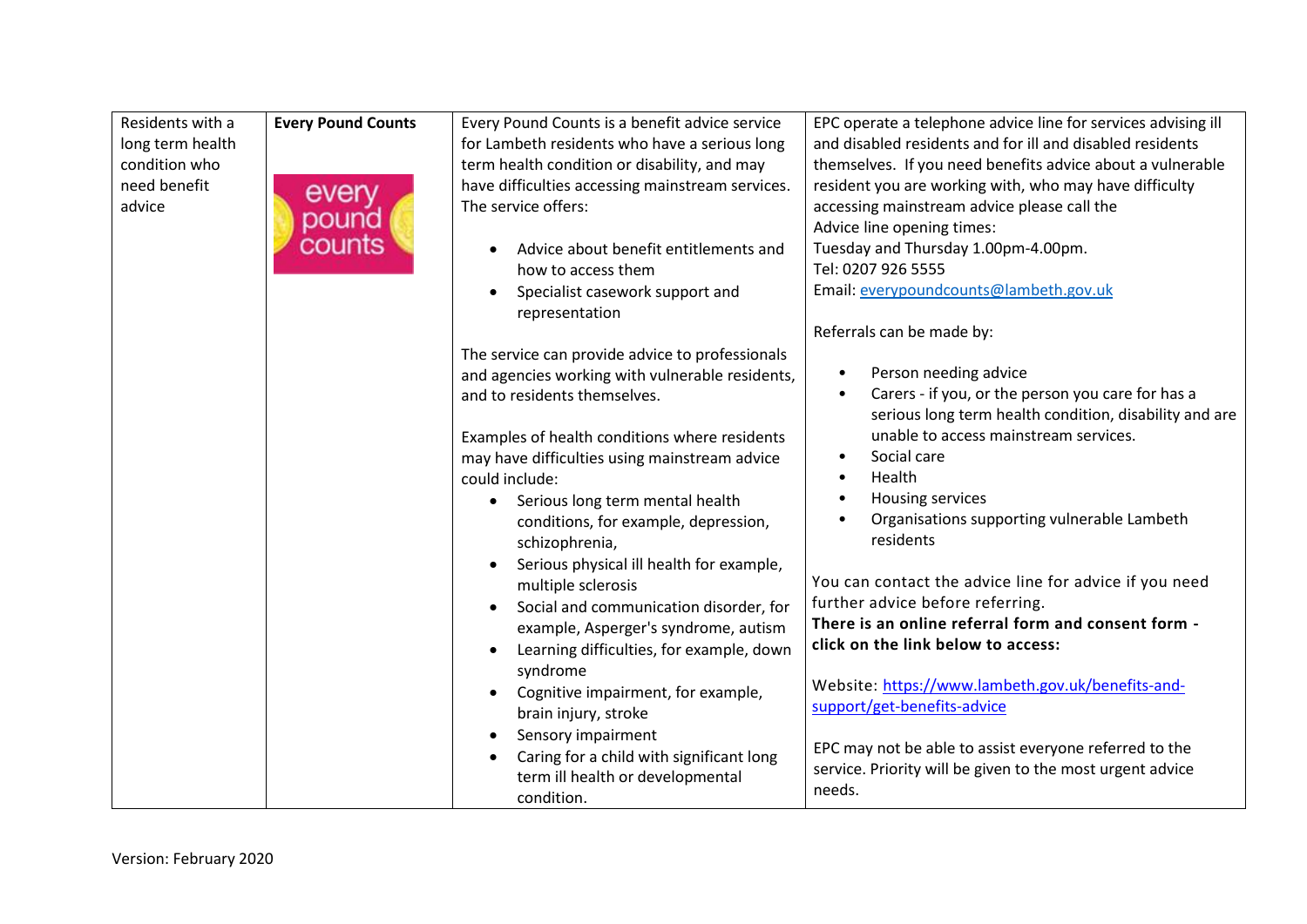| <b>Residents with</b><br><b>Council Tax</b><br><b>Arrears</b> | <b>Council Tax Debt</b><br>citizens<br><b>Merton &amp;</b><br><b>Lambeth</b><br>advice<br>Support, provided by<br><b>Citizens Advice Merton</b><br>and Lambeth | The Council Tax Clinics are for everyone who<br>receives Council Tax Support (CTS) and is<br>struggling with council tax payments.<br>At the Clinic, you can:<br>Speak with an Adviser from Citizens<br>Advice Merton and Lambeth.<br>Get help resolving any concerns clients<br>have with their account.<br>Discuss the possibility of additional<br>$\bullet$<br>support based on their circumstances<br>and ensure that the Council takes this<br>into account when making decisions<br>regarding clients' Council Tax.<br>Check clients receiving the support they<br>may be entitled to and agree a council<br>tax payment plan they can afford.<br>The Clinic is a drop in service and residents will<br>need to bring all relevant documents including<br>the summons. If the client is unable to attend a<br>Clinic, please email.<br>counciltaxsupport@caml.org.uk and one of the<br>Advisers will be in touch to arrange a<br>telephone, Skype or face-to-face appointment<br>at the Streatham Hill Office. | Council Tax Clinics take place on the:<br>1st and 3rd Wednesday of every month<br>(but not if they fall on a public holiday)<br>10.00am-12.30pm and 1.00pm- 4.00pm<br>(last client seen at 3.30pm) at London Borough of Lambeth,<br>Civic Centre, 6 Brixton Hill<br>London SW2 1EG<br>(Please note the Clinic works on a first come, first served<br>basis and the service may be limited depending on adviser<br>capacity). |
|---------------------------------------------------------------|----------------------------------------------------------------------------------------------------------------------------------------------------------------|-----------------------------------------------------------------------------------------------------------------------------------------------------------------------------------------------------------------------------------------------------------------------------------------------------------------------------------------------------------------------------------------------------------------------------------------------------------------------------------------------------------------------------------------------------------------------------------------------------------------------------------------------------------------------------------------------------------------------------------------------------------------------------------------------------------------------------------------------------------------------------------------------------------------------------------------------------------------------------------------------------------------------|------------------------------------------------------------------------------------------------------------------------------------------------------------------------------------------------------------------------------------------------------------------------------------------------------------------------------------------------------------------------------------------------------------------------------|
| <b>Residents who</b><br>need Council Tax<br><b>Support</b>    | <b>Council Tax Support</b><br><b>Application</b><br>Lambeth                                                                                                    | Council tax support is available for residents on<br>low incomes, including residents on Universal<br>Credit. Residents can make a claim for reduced<br>council tax rates.                                                                                                                                                                                                                                                                                                                                                                                                                                                                                                                                                                                                                                                                                                                                                                                                                                            | Website: https://www.lambeth.gov.uk/benefits-and-<br>support/council-tax-support                                                                                                                                                                                                                                                                                                                                             |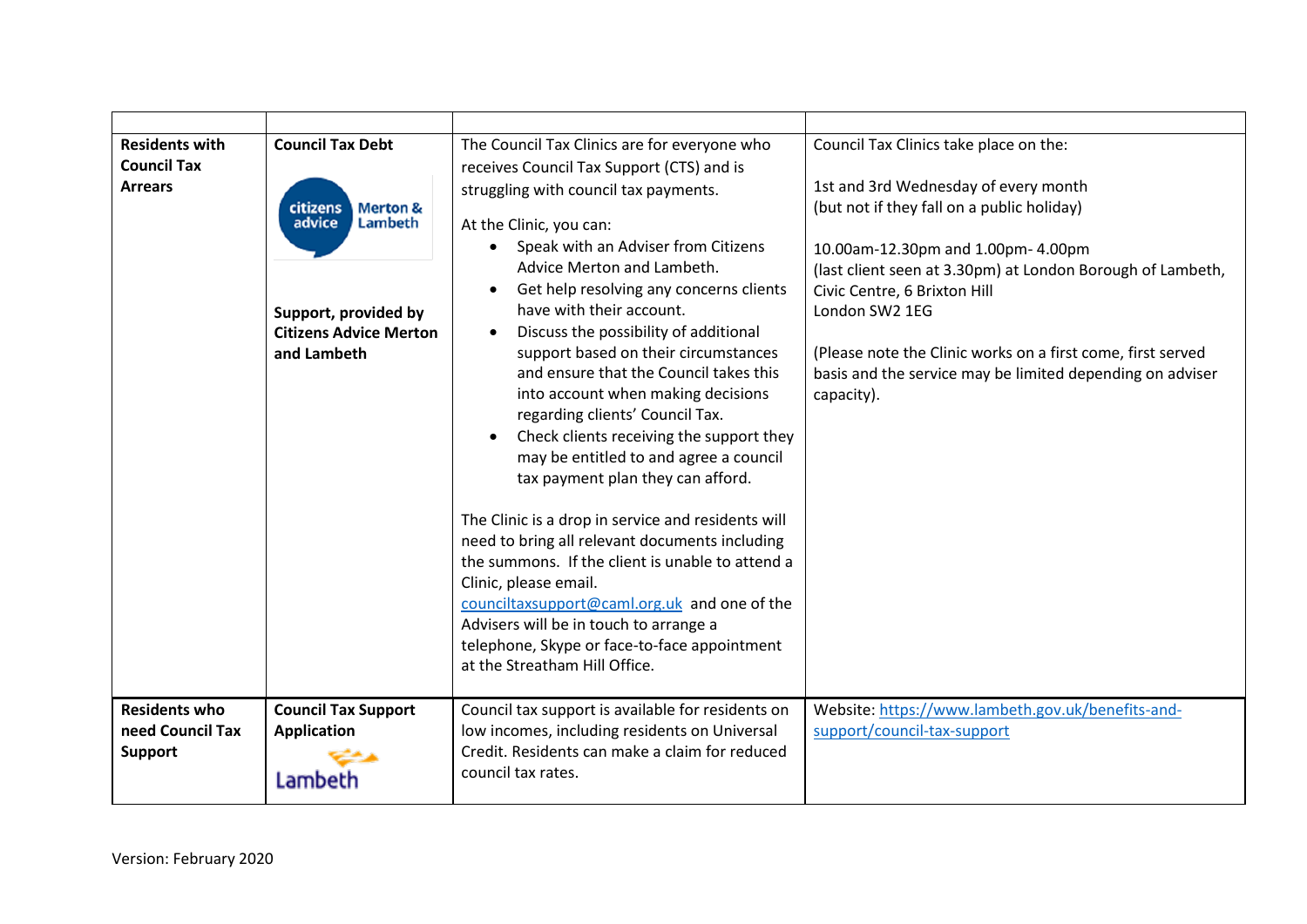| <b>Residents who</b>                                                                  | <b>Citizens Advice</b>                                                                                                         | Citizens Advice 's Help to Claim Service can                                                                                                                                                                                                                                                                                                                             | National freephone: 0800 144 8 444 or their                                                                 |
|---------------------------------------------------------------------------------------|--------------------------------------------------------------------------------------------------------------------------------|--------------------------------------------------------------------------------------------------------------------------------------------------------------------------------------------------------------------------------------------------------------------------------------------------------------------------------------------------------------------------|-------------------------------------------------------------------------------------------------------------|
| need help with                                                                        | <b>Merton &amp; Lambeth</b>                                                                                                    | support residents in the early stages of their                                                                                                                                                                                                                                                                                                                           | Webchat service - Monday-Friday 8am-6pm                                                                     |
| initial Universal                                                                     | (CAML)                                                                                                                         | Universal Credit claim, from the application,                                                                                                                                                                                                                                                                                                                            |                                                                                                             |
| <b>Credit Claim</b>                                                                   |                                                                                                                                | through to their first payment.                                                                                                                                                                                                                                                                                                                                          | For online advice visit:                                                                                    |
|                                                                                       |                                                                                                                                |                                                                                                                                                                                                                                                                                                                                                                          | citizensadvice.org.uk/helptoclaim                                                                           |
|                                                                                       | <b>Merton &amp;</b><br>citizens<br>advice<br>Lambeth                                                                           | Help to Claim is free, independent and<br>confidential. Their trained advisers can help<br>with things like how to gather evidence for your<br>application or how to prepare for your work<br>coach appointment. Residents can access the<br>service via:                                                                                                                |                                                                                                             |
|                                                                                       |                                                                                                                                | Jobcentres<br><b>Local Authorities</b><br>Self-referral<br>Support agencies<br>Citizens Advice also provide support with other<br>issues that also affect resident lives by<br>signposting or referring clients to other services<br>- within Citizens Advice or through other<br>organisations.                                                                         |                                                                                                             |
| <b>Residents aged</b><br>55+ or with a<br>disability, who<br>are in need of<br>advice | <b>Independent Living and</b><br><b>Carers' Partnership</b><br>They also advise all carers<br>and cared for of any age<br>ILCP | Free confidential and independent information<br>and advice through the Independent Living and<br>Carers' Partnership (ILCP). This service assists on<br>all issues of concern to Lambeth residents who<br>are over 55 years of age and any Lambeth<br>resident aged over 18 with a learning disability,<br>a physical or sensory impairment, or a long<br>term illness. | The Enquiry Line 020 7346 6800 is open on Monday-Friday<br>(excluding Bank Holidays) between 9.00am-5.00pm. |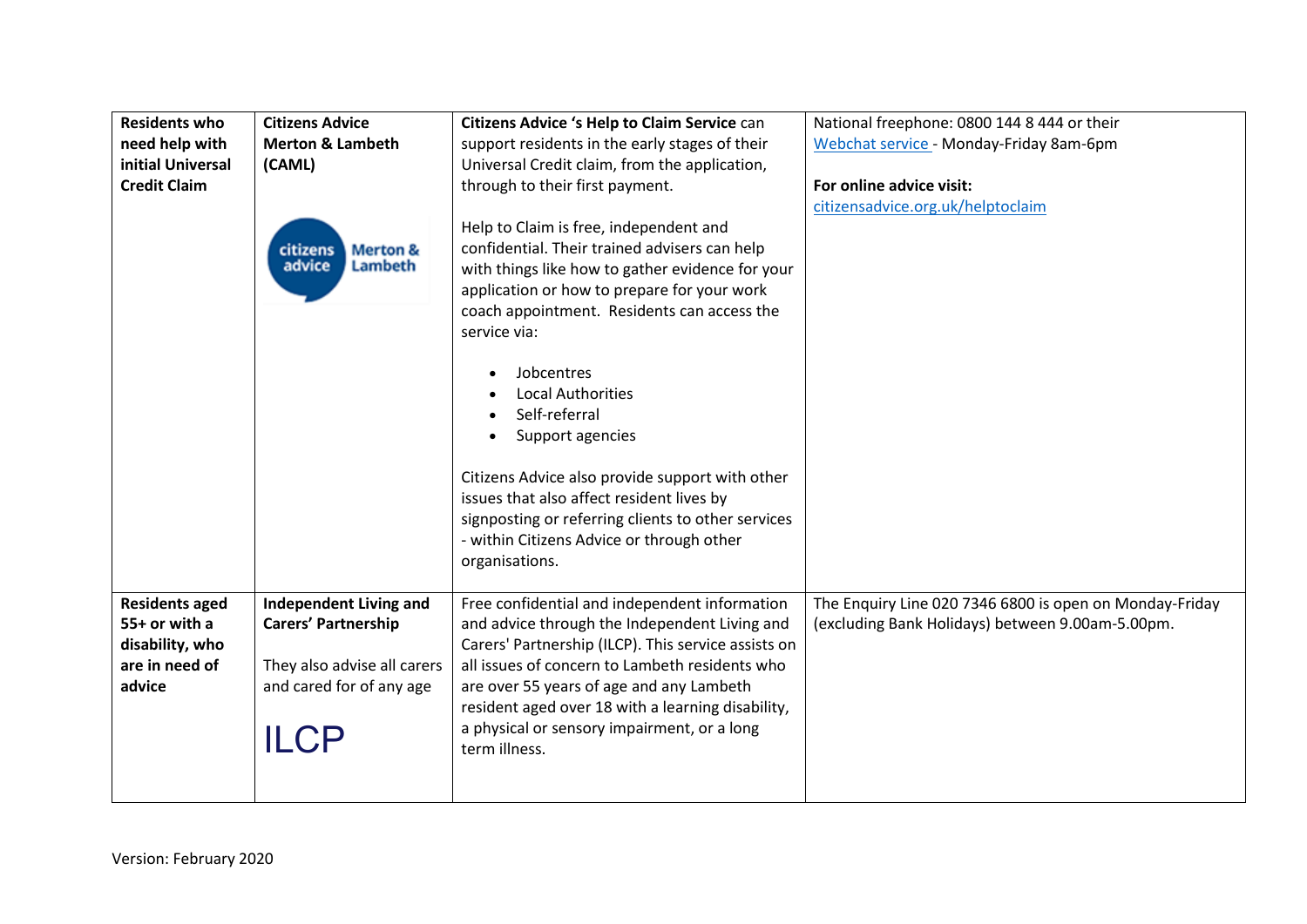| <b>Residents aged</b><br>55+ or with a<br>disability, who<br>are in need of<br>advice | <b>Age UK Lambeth</b><br>.ambeth                            | Free confidential and independent information and advice.<br>This service assists on all issues of concern to Lambeth<br>residents who are over 55 years of age and any Lambeth<br>resident aged over 18 with a learning disability, a physical or<br>sensory impairment, or a long term illness.                                                                                                                                  | The Enquiry Line 020 7346 6800 is open on<br>Monday-Friday - excluding Bank Holidays -<br>between 9.00am-5.00pm.                                                                                                                                                         |
|---------------------------------------------------------------------------------------|-------------------------------------------------------------|------------------------------------------------------------------------------------------------------------------------------------------------------------------------------------------------------------------------------------------------------------------------------------------------------------------------------------------------------------------------------------------------------------------------------------|--------------------------------------------------------------------------------------------------------------------------------------------------------------------------------------------------------------------------------------------------------------------------|
| <b>Residents who</b><br>need access to<br>food in a crisis                            | <b>Lambeth Larder</b><br>LAMBETH<br>LARDER                  | Lambeth Larder is a community food resource. They help<br>connect local people to emergency food and providers of<br>free/cheap meals (e.g. food banks, lunch clubs) plus advice<br>about cheap food and saving money.                                                                                                                                                                                                             | Website: lambethlarder.org<br>Email: info@lambethlarder.org                                                                                                                                                                                                              |
| <b>Residents who</b><br>are experiencing<br>an emergency or<br>crisis                 | <b>Emergency Support</b><br><b>Scheme</b><br>Lambeth        | Emergency support available for residents who are<br>experiencing a financial emergency or crisis. Also available<br>for people leaving residential or institutional care to live<br>independently. Must be claiming a means-tested benefit and<br>not have access to savings or other support. Support<br>available may include supermarket or high street vouchers,<br>fuel payments, plus refurbished furniture or white goods. | More information and the application form are<br>on the council website:<br>https://www.lambeth.gov.uk/apply-for-<br>emergency-support                                                                                                                                   |
| <b>Residents can get</b><br>housing advice<br>and support                             | <b>Housing Advice</b><br>Lambeth                            | Residents can get help and advice on housing issues and<br>needs, over the telephone. We can also arrange for you to<br>see an adviser who will talk to you about your housing needs<br>in private.                                                                                                                                                                                                                                | Residents can get assistance by:<br>Completing an online form:<br>https://www.lambeth.gov.uk/housing-and-<br>regeneration/housing-advice/get-advice-to-<br>prevent-homelessness<br>Emailing us: housingoptions@lambeth.gov.uk<br>or Tel: Housing Advice on 020 7926 4200 |
| Any person<br>found sleeping<br>rough in Lambeth                                      | <b>Lambeth Safer Streets</b><br>Team - Change, Grow<br>Live | A commissioned outreach service who support every rough<br>sleeper found bedded down in the borough to access<br>support and accommodation.                                                                                                                                                                                                                                                                                        | Tel: Lambeth Team directly on 0207 501 0601<br>or make a referral to StreetLink:                                                                                                                                                                                         |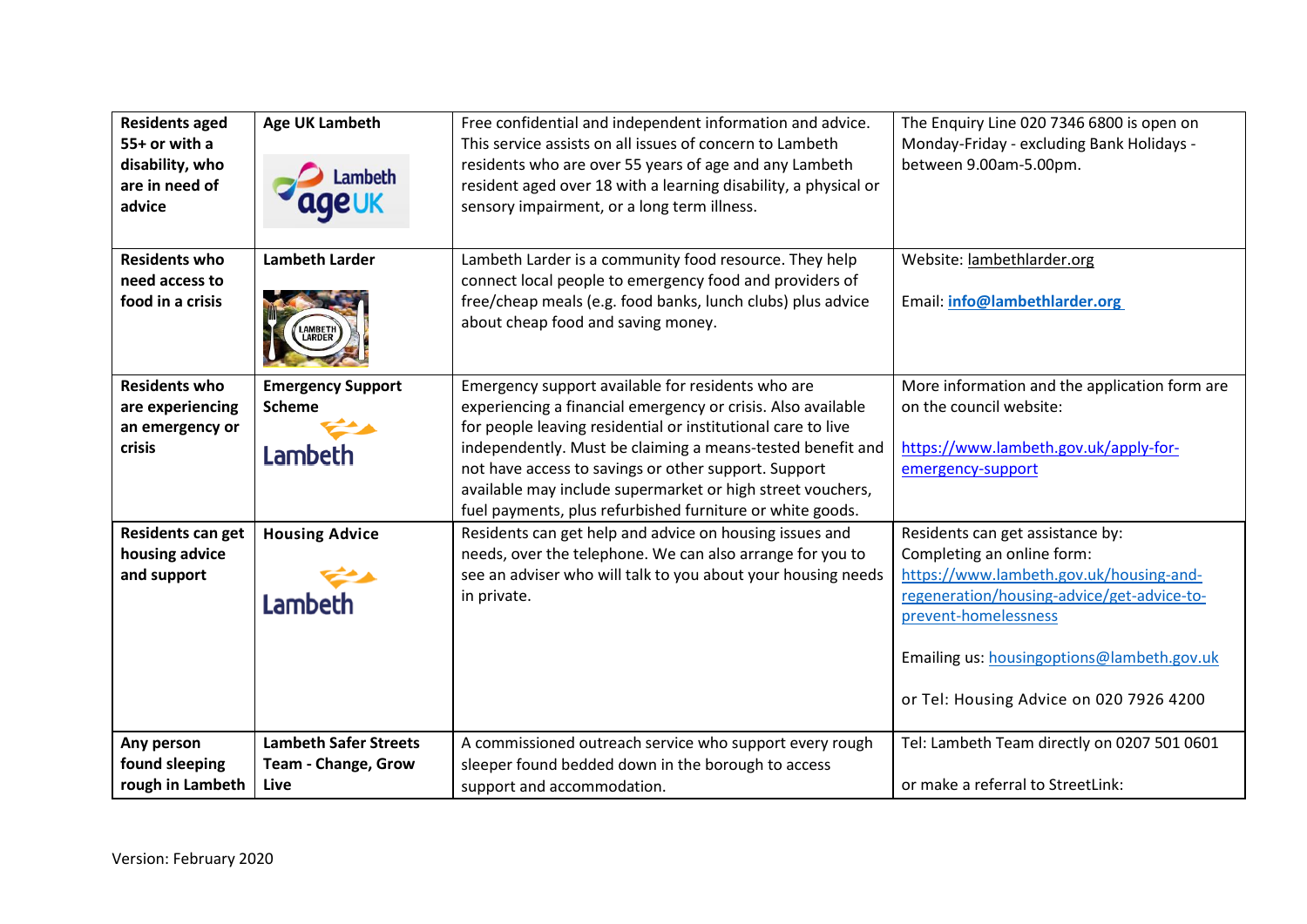|                                                                        | Lambeth                                                                                                        |                                                                                                                                                                                                                                                                                                                                                                                                                                                                                               | https://www.streetlink.org.uk/                                                                                                                                                                                                                                                                                                                                                                                                                                                                                                |
|------------------------------------------------------------------------|----------------------------------------------------------------------------------------------------------------|-----------------------------------------------------------------------------------------------------------------------------------------------------------------------------------------------------------------------------------------------------------------------------------------------------------------------------------------------------------------------------------------------------------------------------------------------------------------------------------------------|-------------------------------------------------------------------------------------------------------------------------------------------------------------------------------------------------------------------------------------------------------------------------------------------------------------------------------------------------------------------------------------------------------------------------------------------------------------------------------------------------------------------------------|
| <b>Single homeless</b><br>people aged 22<br>plus with support<br>needs | <b>Lambeth Vulnerable</b><br><b>Adults Pathway</b><br>- St Mungos<br>- Nacro<br>- Look Ahead<br>- Thames Reach | Accommodation pathway for single homeless people, aged<br>22 plus with support needs in Lambeth. Support needs<br>include:<br>Physical health issues<br>Offending<br>Substance use<br>Mental health issues (not care co-ordinated).                                                                                                                                                                                                                                                           | All referrals need to be made by a support<br>agency (eg: probation, drug or alcohol worker)<br>using the Universal Assessment and Referral<br>form and submitted to Lambeth Housing<br>Department. Residents can also self-present to<br>Lambeth's Civic Centre to talk to a Housing<br>Advisor. If someone is rough sleeping, they can<br>contact the Safer Streets Team.<br>Contact the team directly on 0207 501 0601 or<br>make a referral to StreetLink:<br>Public Tel: 0300 500 0914<br>https://www.streetlink.org.uk/ |
| <b>Residents who</b><br>need help to find<br>employment                | <b>OPPORTUNITY</b><br>Lambeth                                                                                  | Jobs, apprenticeships, training, and work experience<br>opportunities for Lambeth residents.<br>Access to employment advice support and support.                                                                                                                                                                                                                                                                                                                                              | <b>Opportunity Lambeth website:</b><br>opportunity.lambeth.gov.uk<br>Email: OpportunityLambeth@lambeth.gov.uk                                                                                                                                                                                                                                                                                                                                                                                                                 |
| Any Lambeth<br>residents who<br>are in low paid<br>work                | <b>St Giles Trust -</b><br><b>Routeways Project</b>                                                            | Routeways aims to support residents who are in low paid<br>work (i.e. earning less than the London Living Wage) and<br>want to increase their earnings. This could be through<br>promotion, finding a new job, increasing their hours or<br>improving their terms and conditions. Individuals who are<br>referred to the project will be allocated a career coach who<br>will work with participants to progress them into better paid<br>jobs, improve skills and increase household income. | For further information, contact Daniel<br>Chapman at St Giles Trust:<br>Tel: 0207 708 8042<br>Email: daniel.chapman@StGilesTrust.org.uk                                                                                                                                                                                                                                                                                                                                                                                      |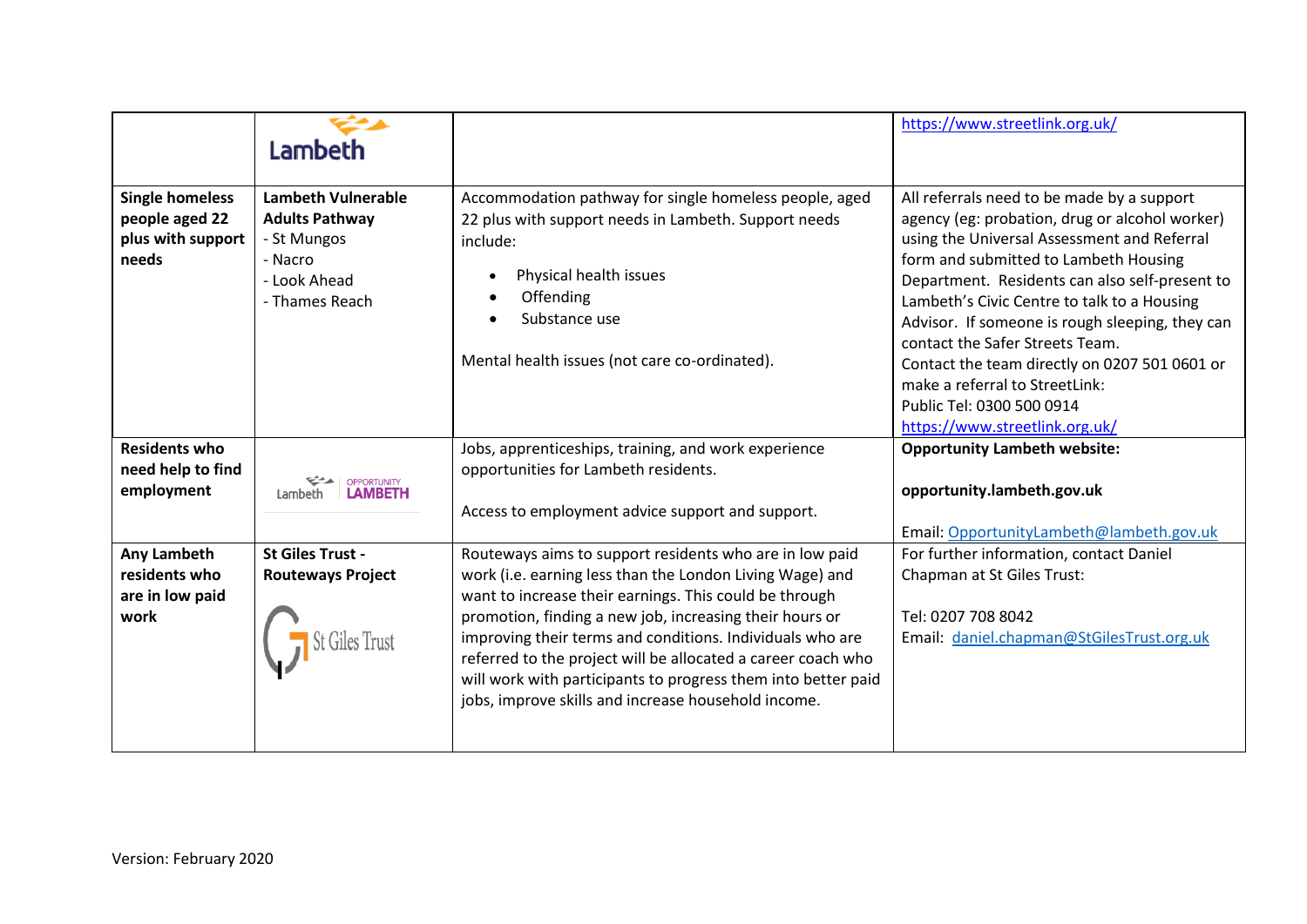| Any Lambeth           |                               | Ace of Clubs is a family-like community providing             | Website: http://aceofclubs.org.uk/              |
|-----------------------|-------------------------------|---------------------------------------------------------------|-------------------------------------------------|
| resident needing      |                               | transformative support for those who are homeless,            | Phone: 020 7720 2811 or 020 7720 0178           |
| advice about          |                               | vulnerable and otherwise marginalised in our area.            |                                                 |
| debt, money and       |                               | The team at Ace of Clubs is skilled and focused in linking    | Email: info@aceofclubs.org.uk                   |
| welfare benefits,     |                               | people in with a wide range of services including             |                                                 |
|                       |                               | accommodation, welfare, rehab, training, healthcare and       | Ace Of Clubs, St Alphonsus Road, London         |
|                       |                               | many others. Available for:                                   | <b>SW4 7AS</b>                                  |
|                       |                               | Food, accommodation, Advice, Welfare Advice,                  |                                                 |
|                       |                               | Job Centre Plus, Links, Health Care, Volunteering             |                                                 |
|                       |                               | <b>Education and Training and Shelter</b>                     |                                                 |
| <b>Pregnant women</b> | <b>Healthy Start Vouchers</b> | <b>Cash Vouchers for Health Food</b>                          | Applicants need to fill in an application form, |
| under 18,             |                               | Healthy Start is a national scheme that offers free vouchers  | then get it signed by their midwife or health   |
| <b>Pregnant women</b> |                               | every week to spend on milk, plain fresh and frozen fruit and | visitor and send it using a freepost envelope   |
| on benefits or tax    | Lambeth                       | vegetables, and infant formula milk. Free vitamins are also   | that comes attached.                            |
| credits, families     |                               | available with the scheme. The vitamins include, vit A, C and |                                                 |
| with children         |                               | D. (Please note that Lambeth already has a free vit D         | Information about the scheme can be accessed    |
| under 4 on            |                               | universal offer).                                             | online at website: www.healthystart.nhs.uk      |
| benefits or tax       |                               |                                                               |                                                 |
| credits               |                               | The value of the weekly vouchers is as follow:                |                                                 |
|                       |                               | $\triangleright$ Pregnant women = £3.10                       |                                                 |
|                       |                               | For each baby under one year of age = $£6.10$                 |                                                 |
|                       |                               | For each child over one year of age = $£3.10$<br>➤            |                                                 |
|                       |                               | https://love.lambeth.gov.uk/cash-vouchers-healthy-food/       |                                                 |
|                       |                               |                                                               |                                                 |
| Debt and              |                               | Money A&E provide information and advice around debt          | Money A&E website:                              |
| benefits advice       |                               | and claiming benefits.                                        |                                                 |
| outreach              | <b>mone</b>                   |                                                               | www.moneyaande.co.uk                            |
|                       |                               |                                                               |                                                 |
|                       |                               |                                                               |                                                 |
|                       |                               |                                                               |                                                 |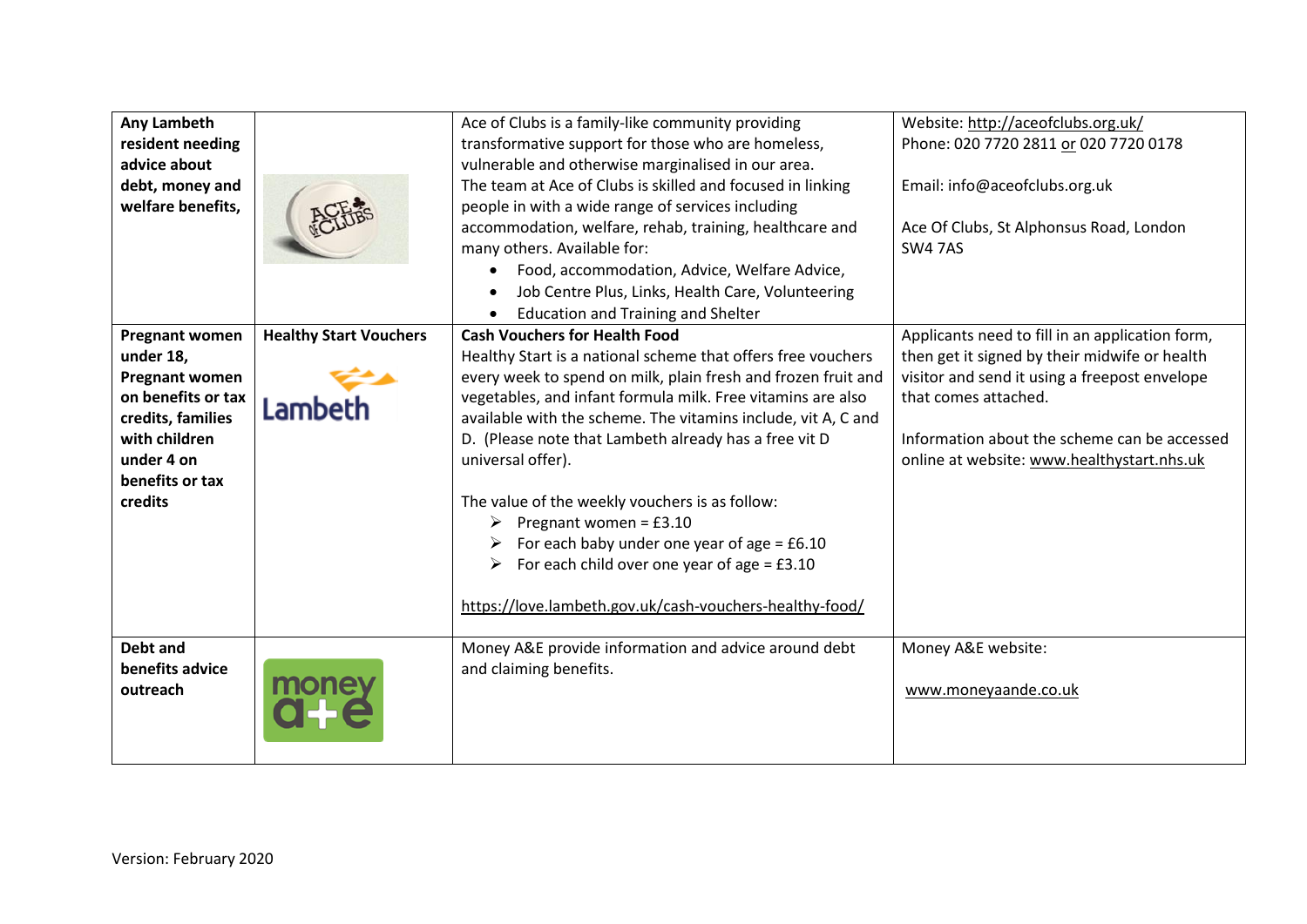| Other independent advice, not funded by Lambeth Council |                                                                 |                                                          |  |
|---------------------------------------------------------|-----------------------------------------------------------------|----------------------------------------------------------|--|
|                                                         | L&Q Pound Advice Service - (CAML in partnerships with L&Q)      | Tel: 020 3475 2221                                       |  |
|                                                         |                                                                 | Mobile: Text pound to 60777                              |  |
| citizens<br><b>Merton &amp;</b>                         | If you are a L&Q Housing resident seeking debt and financial    | Email: pound@we-are-digital.co.uk                        |  |
| advice<br>Lambeth                                       | capability support.                                             |                                                          |  |
|                                                         |                                                                 |                                                          |  |
|                                                         |                                                                 |                                                          |  |
|                                                         | <b>Wandle Housing Tenancy Sustainment Support (CAML in</b>      | Website: https://www.wandle.com/mymoney                  |  |
| <b>Merton &amp;</b><br>citizens                         | partnerships with Wandle)                                       | Email: mymoney@caml.org.uk                               |  |
| advice<br>Lambeth                                       | If you are a Wandle Housing resident seeking debt and financial |                                                          |  |
|                                                         | capability support.                                             |                                                          |  |
|                                                         |                                                                 |                                                          |  |
| <b>Debt Free London</b>                                 | Debt Free London - Free debt advice service helping Londoners   | Website: www.debtfree.london                             |  |
|                                                         | with their debt and money problems (utility bills, rent arrears |                                                          |  |
|                                                         | and credit store cards).                                        | Free Helpline: 0808 164 2480.                            |  |
|                                                         |                                                                 |                                                          |  |
| Turn2us                                                 | Benefits advice, online calculator and grant search and         | Website: turn2us.org.uk                                  |  |
|                                                         | information and advice.                                         | Fill in contact form online and the service will contact |  |
|                                                         |                                                                 | you.                                                     |  |
| entitledto                                              | Benefit Help, Online Calculator and other resources search.     | Website: www.entitledto.co.uk                            |  |
| independent   accurate   reliable                       |                                                                 | Fill in contact form online and the service will contact |  |
|                                                         |                                                                 | you.                                                     |  |
|                                                         | Banking alternative promoting saving and affordable loans.      | Tel: 020 7787 0770                                       |  |
|                                                         |                                                                 | Website: creditunion.co.uk                               |  |
| <b>London Mutual</b>                                    |                                                                 | Call in to branch at 10 Acre Lane, Brixton, London       |  |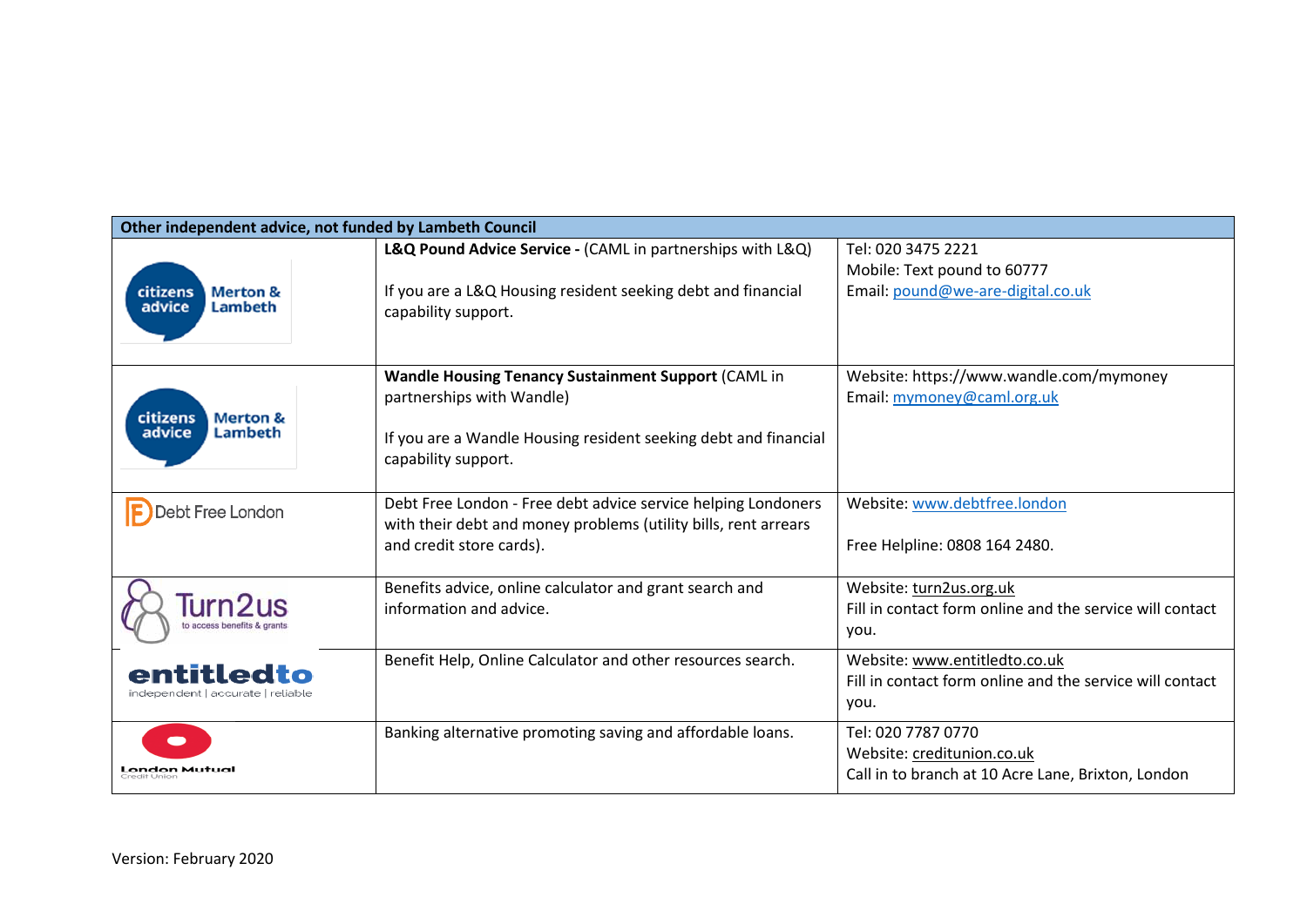|                                           | Debt advice over the phone and online.                                                          | Tel: 0800 1381111                                  |
|-------------------------------------------|-------------------------------------------------------------------------------------------------|----------------------------------------------------|
|                                           | (Including Debt Management Plans and other support).                                            | Website: stepchange.org                            |
|                                           | Free debt advice, debt management plans and advice on a wide                                    | Tel: 0800 280 2816 (Freephone)                     |
| PayPlan                                   | range of practical debt solutions.                                                              | Website: www.payplan.com                           |
|                                           | Free debt advice provided at home or over the phone. Centres                                    | Tel: 0800 328 0006 (Enquiry Helpline)              |
|                                           | at churches in Oval, Brixton and Streatham.                                                     | Website: capuk.org                                 |
|                                           | Debt advice over the phone, online and via                                                      | Tel: 0808 808 4000                                 |
| <b>NATIONAL</b><br><b>DEBTLINE</b>        | My Money Steps (self-help tool).                                                                | Website: nationaldebtline.org   mymoneysteps.org   |
|                                           | The Money Advice Service is an organisation established with                                    | Website: www.moneyadviceservice.org.uk/en          |
|                                           | cross Government party support that provides free and                                           | Tel: 0800 138 7777                                 |
| the <b>Money</b><br><b>Advice Service</b> | impartial advice on money and financial decisions to people in                                  | General email: enquiries@moneyadviceservice.org.uk |
|                                           | the United Kingdom It was set up by the UK Government and                                       |                                                    |
|                                           | is paid for by a statutory levy on the financial services industry.                             |                                                    |
|                                           | Benefit, Dept, Housing, Loans, Grants, Universal Credits<br>$\bullet$<br>and Support Disability |                                                    |
|                                           | Debt Advice Foundation is a national debt advice service                                        | Website: www.debtadvicefoundation.org              |
|                                           | offering free confidential support and advice to anyone worried                                 |                                                    |
|                                           | about loans, credit and debt, bankruptcy, IVA, debt                                             | Tel: 0800 043 40 50                                |
|                                           | management plan and bailiff support, debt consolidation and<br>debt relief orders.              |                                                    |
|                                           | Free Housing Advice.                                                                            | Tel: 0808 800 4444                                 |
| <b>Shelter</b>                            |                                                                                                 | Website: shelter.org.uk                            |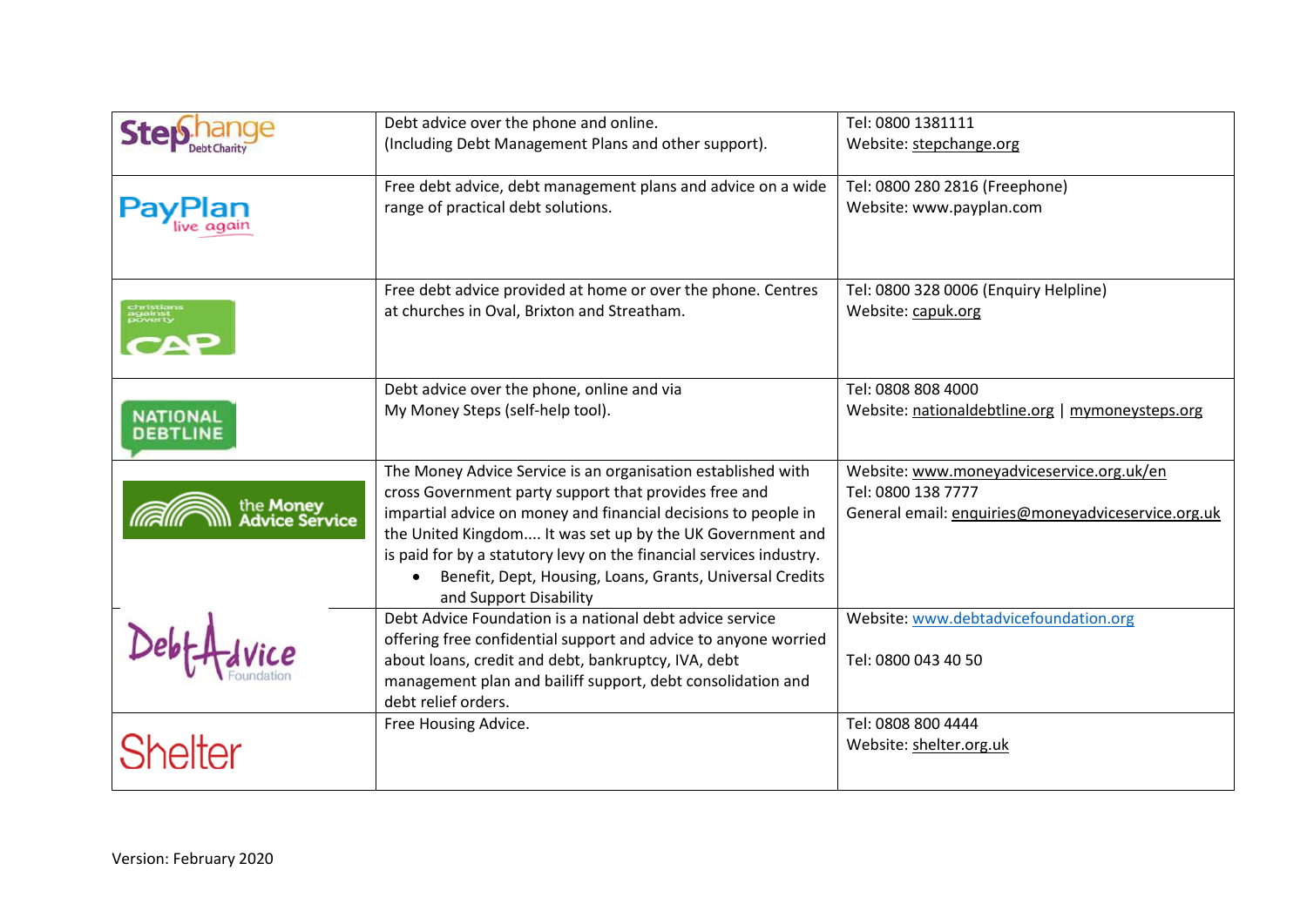| auriga                                 | Grant support from utilities companies.                                                                                                                                                                                                                                                                              | Website: charisgrants.com<br>Website: aurigaservices.co.uk                                       |
|----------------------------------------|----------------------------------------------------------------------------------------------------------------------------------------------------------------------------------------------------------------------------------------------------------------------------------------------------------------------|--------------------------------------------------------------------------------------------------|
| Gingerbreac                            | The Gingerbread Single Parent Helpline provides support and<br>expert advice on anything from dealing with a break-up to going<br>back to work or sorting out child maintenance and support with<br>benefits and tax credits, benefit calculator, debt, housing,<br>disability support, grant search and legal help. | Tel: 0808 802 0925<br>Website: https://www.gingerbread.org.uk/<br>Email: www.gingerbread.org.uk  |
| <b>TaxAid</b><br>888                   | Help with tax problems if HMRC can't sort it out.                                                                                                                                                                                                                                                                    | Tel: 0345 120 3779<br>Website: taxaid.org.uk<br>For Voluntary Sector Advisers Tel: 0300 330 5477 |
|                                        | Free legal advice surgeries happening locally.                                                                                                                                                                                                                                                                       | Website: lawworks.org.uk                                                                         |
| <b>BUSINESS</b><br><b>DEBTLINE</b>     | Advice for businesses - over the phone and online.                                                                                                                                                                                                                                                                   | Tel: 0800 197 6026<br>Website: businessdebtline.org                                              |
| <b>Local Residents and Local</b>       | West London Mission (WLM) offer one-to-one money coaching,                                                                                                                                                                                                                                                           | Tel: 0207 735 5802                                                                               |
| <b>Organisations - money coaching,</b> | digital support, financial capability workshops and community                                                                                                                                                                                                                                                        | Email: Stlukes@wlm.org.uk                                                                        |
| digital support, financial capability  | outreach delivered by their volunteer Money Champions.                                                                                                                                                                                                                                                               |                                                                                                  |
| workshops and community<br>outreach    | Contact them if you would like to increase your skills and                                                                                                                                                                                                                                                           | Address: WLM St Luke's, 25A Wincott Street,<br>Kennington, SE11 4NT                              |
|                                        | confidence in IT or dealing with benefits, budgeting, saving and                                                                                                                                                                                                                                                     |                                                                                                  |
|                                        | debt.                                                                                                                                                                                                                                                                                                                |                                                                                                  |
|                                        | They also host a number of local organisations and run<br>accredited courses in partnership with Morley College.                                                                                                                                                                                                     |                                                                                                  |
|                                        | WLM provides core basic training to all volunteers.                                                                                                                                                                                                                                                                  |                                                                                                  |